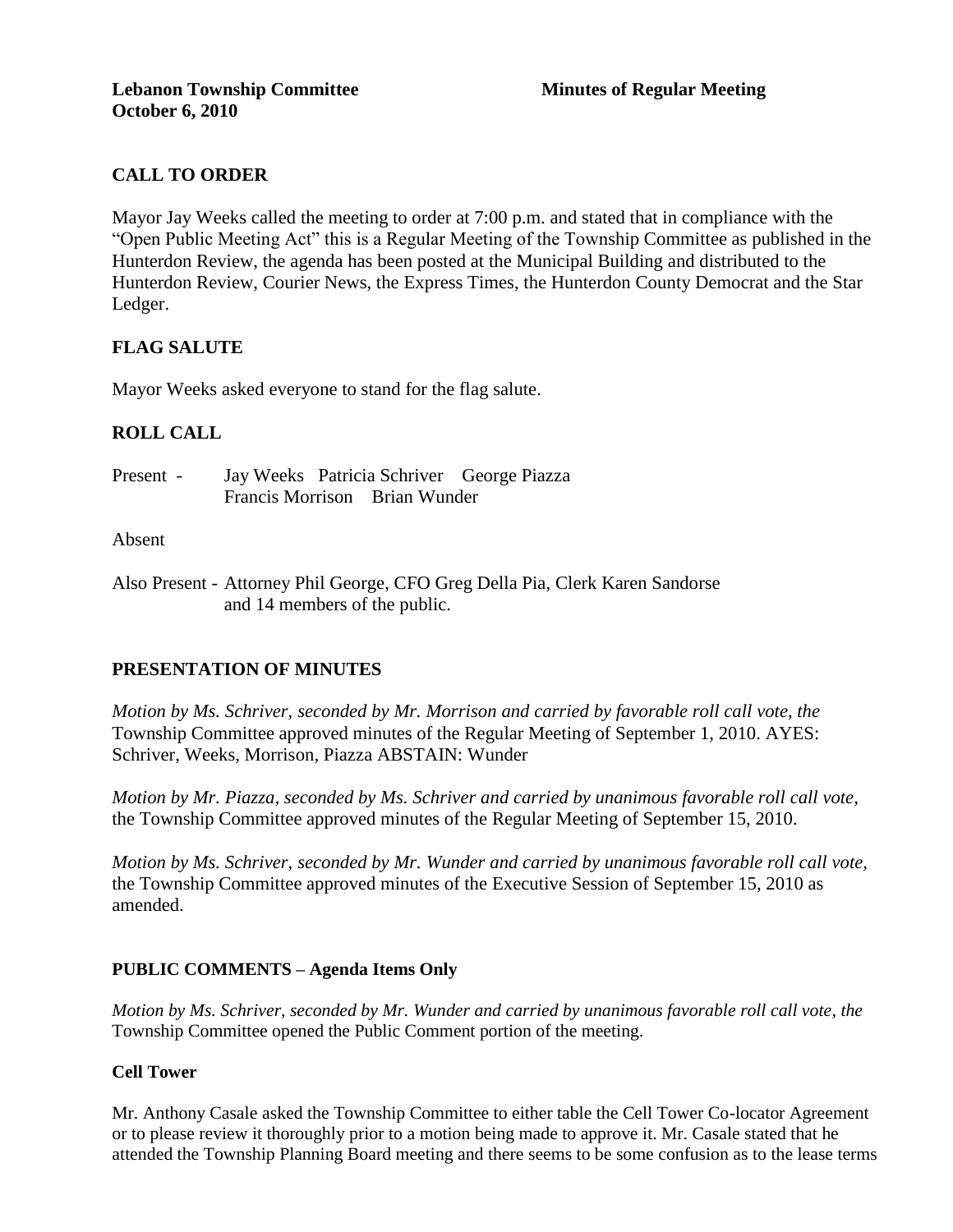LTCM 10/06/2010 Page 2 of 12

and the bid specs. Mr. Casale said that he reviewed the Co-locator Agreement today and exhibits are missing as well as on page one, paragraph 2. On page four it refers to an exhibit of what they are constructing, however, if the Township Committee's packet does not have the exhibit attached they do not have an accurate draft to review. Also, Mr. Casale stated that he had concerns with the commencement date and expiration dates of the Co-locator's Agreement still reflecting the time the permit is issued. Mr. Casale stated that it appears that each user is constructing their own compound; therefore, it would seem that they must each submit separate permits to the building department for their construction. Permits may not be issued on the same date, which would mean that, in some cases, the expiration date of the Co-locator Agreement will expire after the termination of the lead bidder. Mr. Casale stated that he feels that this needs to be clarified. Mr. Casale stated that he was informed that corrections in the lead bidders lease were amended, however, in reviewing the signed document he found that the amendments are not incorporated. It states in the lease agreement that any amendments which might be drafted must be executed by both parties in writing. Mr. Casale stated that to his knowledge the Mayor has not received any of the revisions or amendments which were previously discussed.

Mr. Casale stated that the generator was discussed at the Planning Board meeting as well as a beacon, which the Township is expecting to be installed. Verizon has no intention of installing the beacon as the FCC and the FAA do not require one. Mr. Casale feels that there are many loose ends that have to be reviewed by the Township Committee.

Attorney George stated that it is stated in the Agreement that they must comply with the FAA with regard to markings. There were a number of issues that were raised at the Planning Board meeting that were neither in the specs or in any discussion or negotiations of the lease.

Attorney George suggested that the Township Committee adjourn the matter until after the Planning Board finishes its application process.

Mr. Piazza stated that at the Planning Board meeting it was brought up about the pole construction. When the cell tower proposal was first presented to Mr. Piazza, he was told that only three affiliates could use the pole due to the small area there was to work with, which was 1500 sq. ft. Now, Verizon is talking about installing a taller pole, enabling more affiliates to use it, because with modern technology they do not need as much room as before. Mr. Piazza stated that originally the generator was a small matter, now they are looking for a 200 amp service, which they only intend on paying 1/3 of the cost of installation with no maintenance involved at all. Mr. Piazza also stated his surprise when he heard that the concrete foundation can be anywhere from 20 to 40 feet deep.

Mr. Casale stated that at the Planning Board meeting that the architect for Verizon made mention to items other than the concrete footings which will be installed underground. The lease stated that the footings will be removed; however, the lease should state that anything installed underground must be removed.

Mr. Piazza asked Mr. Casale to write down some of the issues raised at the Planning Board meeting that he has concerns with.

### **Ordinance 2010-14**

Mr. Ron Milkowski stated that he thought that at the last meeting there was a Bond Ordinance introduced which was very similar to Ordinance 2010-14, which is on tonight's agenda. Mr. Milkowski asked "What happened"? Mayor Weeks stated that the difference in the two ordinances is that the ambulance was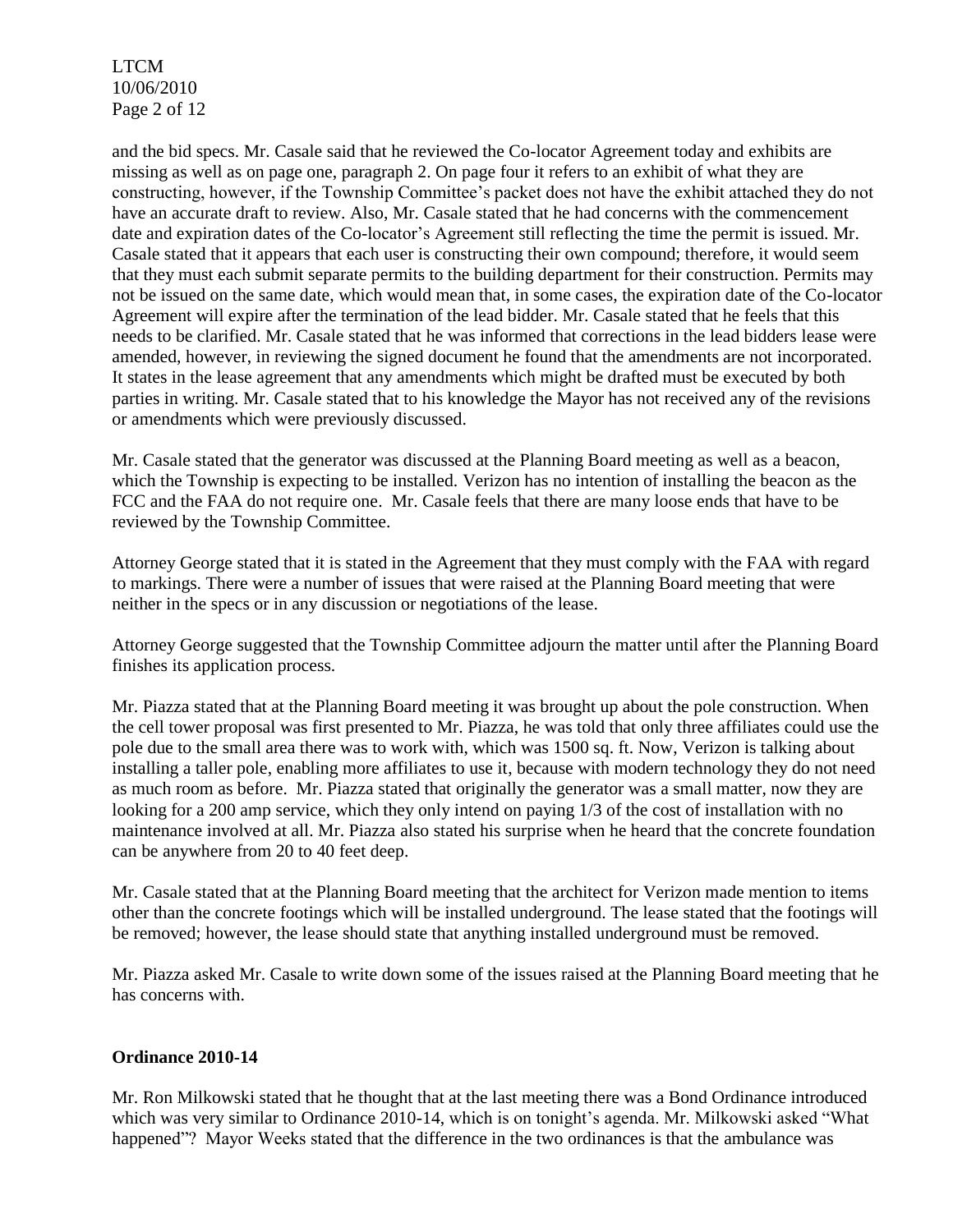LTCM 10/06/2010 Page 3 of 12

removed from the Bond Ordinance that was introduced by the Township Committee at the September 15, 2010 meeting. Mr. Milkowski stated that now the whole process has to start again, with the introduction and advertisement. Mr. Milkowski stated that at the last meeting four Committee members voted yes for the ordinance and inquired on what happened to change that.

Mr. Wunder stated that he changed his mind because he wants to see the issue with the Squad to be mediated in court. He would like the matter to come to some kind of conclusion. Mr. Milkowski asked Mr. Wunder if he was holding up the Bond Ordinance and pulling the ambulance out as leverage. Mr. Wunder stated that, yes he was. Mr. Wunder stated that he feels that the best interest for the Township is to resolve the Squad issue. He would like to take it out of court and to mediate it to the end. Mr. Milkowski stated that there are two ambulances in the Squad building not being used and asked if the residents could use them in the mean time. Mr. Wunder stated that he has no leverage with the Squad and that they are doing what they want to do. Mayor Weeks stated that the Squad is not going to budge and neither is the Township Committee so the Judge will have to make the decision on the matter.

Mr. Milkowski stated that he understands that the ambulance being used by the Fire Dept is a loaner and asked if it can be pulled at anytime. Fire Chief Warren Gabriel stated that it can be taken back at any time.

Mr. Piazza asked Mr. Morrison and Mr. Wunder to make a phone call to the leaders of the Squad to explain that the residents have concerns with the ambulance situation and since the Squad has control over the ambulance, can the residents just borrow the 2006 ambulance in between the time that the Judge has to make his decision. Mr. Piazza stated that if this matter is extended past October 22, 2010 this could be a dire problem. Mr. Piazza said that this is not about the ownership it is strictly for the taxpayers to use. Mr. Wunder stated that he spoke to the Squad about it earlier and did not get a favorable response back but he will try again.

Ms. Nancy Darois stated that she wanted to remind the Township Committee that they have all taken an oath to take care of the Township, not any individual or outside interest.

Mr. Anthony Casale stated to Mr. Wunder that he is disappointed in his decision because the reason the Township is bonding for an ambulance is not because the Fire Department needs an ambulance but because the Township residents need one. Mr. Casale stated to Mr. Wunder that he himself had stated just that in a meeting and in private discussions. The Rescue Squad informed the Committee that a new ambulance is needed. Mr. Casale stated that this is a dig at the wrong time, if the Township needs an ambulance then it needs an ambulance, the Bond Ordinance should not be amended. Mr. Casale stated that from the time Mr. Wunder was elected he stated to him that the Township needs an ambulance and it is sad the way this all worked out.

Ms. Schriver stated that during budget time the Squad requested two new ambulances since two of the ambulances were practically obsolete.

Mr. Gordon Sandelier asked for an explanation of the "new additional" language in the title of Ordinance No. 2010-14. Attorney George stated that the language in the title of a bond ordinance is boiler plate because the bond is used for various items. The title is drawn right out of the statute that covers whatever the bond might cover. CFO Greg Della Pia stated that it allows the Township a little flexibility as opposed to being completely locked in, line item by line item. Mr. Sandelier asked why the Township has to buy a new backhoe and not a repossessed one or a second hand one. The CFO stated that under state statute and bonding regulations you are not allowed to buy a used piece of equipment with the proceeds of any bonds or notes that are issued by the Township. The Township would have to pay cash for such an item which is not available in the Township budget.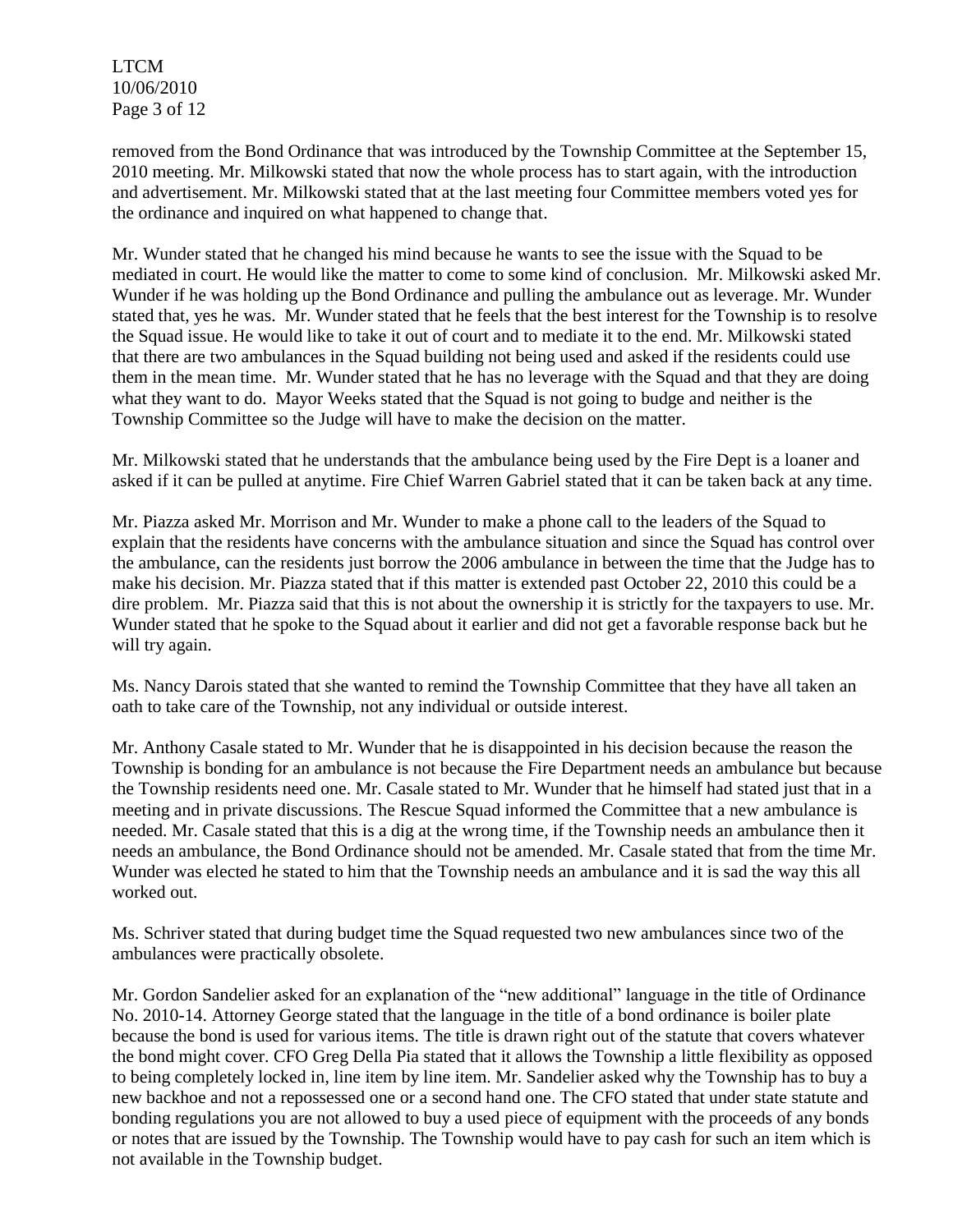LTCM 10/06/2010 Page 4 of 12

Mr. Sandelier stated, relative to the borrowing of the ambulance from the Squad, the Judge stated that the Squad would be in contempt of Court if one of the ambulances were released to the Township. Attorney George stated that he has no recollection of the Judge saying that there would be contempt. The Township made application to dissolve the preliminary injunction after the passing of the ordinance back in July. The judge dissolved the restraining order as to the designation of First Responder by saying that the ordinance was valid and he did not take any action as to the release of the ambulances or adjustment of any of the financial issues. The judge stated that he was going to leave the preliminary injunction in place until further developments in the matter. Attorney George stated that the judge then referred the matter to the State Office of Dispute Settlement for mediation. On June 11, 2010 when the preliminary injunction was put in place, every item which was being discussed was reviewed. The Township asked that the judge make a specific direction as to who is to respond to calls and who is to operate the ambulances. While the judge stated that the Squad would have to answer all of the calls while they were first responder, he directed that the township continue to pay the bond and the Squad's insurance. There was no discussion at any time and there has been no request for a declaration of contempt as to turning the ambulances over or retaining them. There is no change in the status at all.

Mr. Piazza asked Mr. Sandelier if the Squad has been driving the ambulances on the public road or if they have they been locked up and never moved. Mr. Piazza stated that he believes that the Squad has been driving them around and stated his concern with the fact that they are driving vehicles with municipal tags. Mr. Piazza stated that if he had municipal tags on his truck he would be stopped by the police. The Squad is no longer a municipal entity since the Township passed the ordinance. Mr. Piazza said that the Squad is driving around with municipal plates and municipal registrations and the vehicles are titled to the Township, yet the Township cannot borrow one. Mr. Piazza questioned if the Squad using the vehicles is even legal and stated that the Squad should not be using them at all.

Mr. John Locker inquired on what the cost is to the Township residents due to the fiasco with the ordinances. CFO Greg Della Pia stated that the legal costs could be between \$700.00 - \$800.00 each time a new ordinance is drafted. It will all depend on how the Bond Counsel bills the Township. Advertisement for each ordinance may cost just under \$200.00.

*Motion by Ms. Schriver, seconded by Mr. Piazza and carried by unanimous favorable roll call vote,* the Township Committee closed the Public Comment portion of the meeting.

## **RESOLUTIONS**

### **Resolution No. 74-2010 – Refund for Overpayment of Taxes – Blk 35, Lot 28**

*Motion by Ms. Schriver, seconded by Mr. Wunder and carried by unanimous favorable roll call vote,* the Township Committee adopted Resolution No. 74-2010 (as written below).

## **RESOLUTION NO. 74-2010 TOWNSHIP OF LEBANON COUNTY OF HUNTERDON STATE OF NEW JERSEY REFUND FOR OVERPAYMENT OF TAXES**

WHEREAS there exists an overpayment of \$2,298.41 for second quarter 2010 taxes due to a duplicate payment for Block 35, lot 28, 489 West Hill Road and,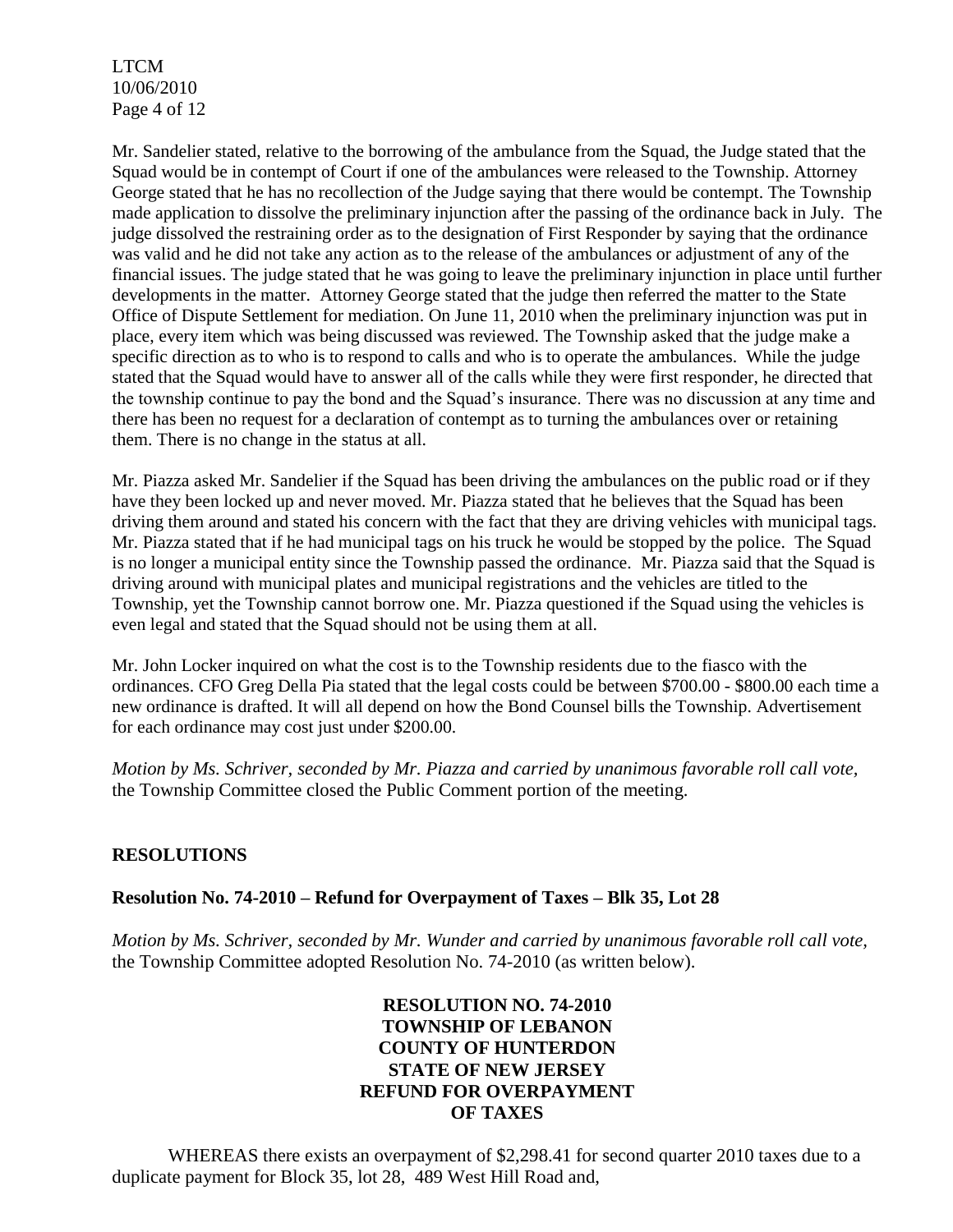LTCM 10/06/2010 Page 5 of 12

WHEREAS this amount has been requested for refund by Core Logic, formerly known as First American, servicer for the mortgage company, Indy Mac,

THEREFORE BE IT RESOLVED, that the Treasurer be authorized to prepare and Mayor, Treasurer and Clerk be authorized to sign this refund check to Core Logic.

### **Resolution No. 75-2010 – Pedestrian Safety Month**

*Motion by Mr. Piazza, seconded by Ms. Schriver and carried by unanimous favorable roll call vote,* the Township Committee adopted Resolution No. 75-2010 (as written below).

### **RESOLUTION NO. 75- 2010 TOWNSHIP OF LEBANON COUNTY OF HUNTERDON STATE OF NEW JERSEY**

Proclaiming October 2010 as "Pedestrian Safety Month" in Hunterdon County

WHEREAS, creating a pedestrian friendly environment encourages increased walking activity; and WHEREAS, in the past six years, approximately 150 pedestrians have been killed and 6,000 injured annually in traffic-related crashes on New Jersey roadways; and

WHEREAS, the percentage of pedestrians killed annually in New Jersey is double the national rate; and

WHEREAS, in the past nine months, ninety two pedestrians have been killed statewide, including a pedestrian in Hunterdon County, and many more have been injured in motor-vehicle crashes statewide; and

WHEREAS, it is important that the motoring public be aware of the presence of bicyclists and pedestrians; and

WHEREAS, it is important that pedestrians know the rules of the road, use crosswalks and make themselves as visible as possible to motorists; and

WHEREAS, the New Jersey Department of Transportation and the Division of Highway Traffic Safety have provided funding to New Jersey's transportation management associations, including Hunterdon Area Rural Transit (HART), to promote pedestrian safety; and

WHEREAS, HART has developed, and/or is promoting several pedestrian safety campaigns, including:

- "Stop and Stay Stopped" -New Jersey law requiring motorists to stop and stay stopped for pedestrians in crosswalks

- "Our Town Loves Pedestrians. Please Use Crosswalks" HART municipal educational campaign
- Hunterdon County Safe Routes to School

- "Let Yourself Be Seen" – HART safety campaign to encourage pedestrians to wear high visibility clothing, reflective tape, and to observe the rules of the road

- HART Variable Speed Display Sign Community Loan Program

WHEREAS, it is important that these initiatives be promoted countywide to raise awareness and to promote safety; now

THEREFORE BE IT RESOLVED, by the Township Committee of the Township of Lebanon, that October 2010 is proclaimed "Pedestrian Safety Awareness Month" in Hunterdon County; and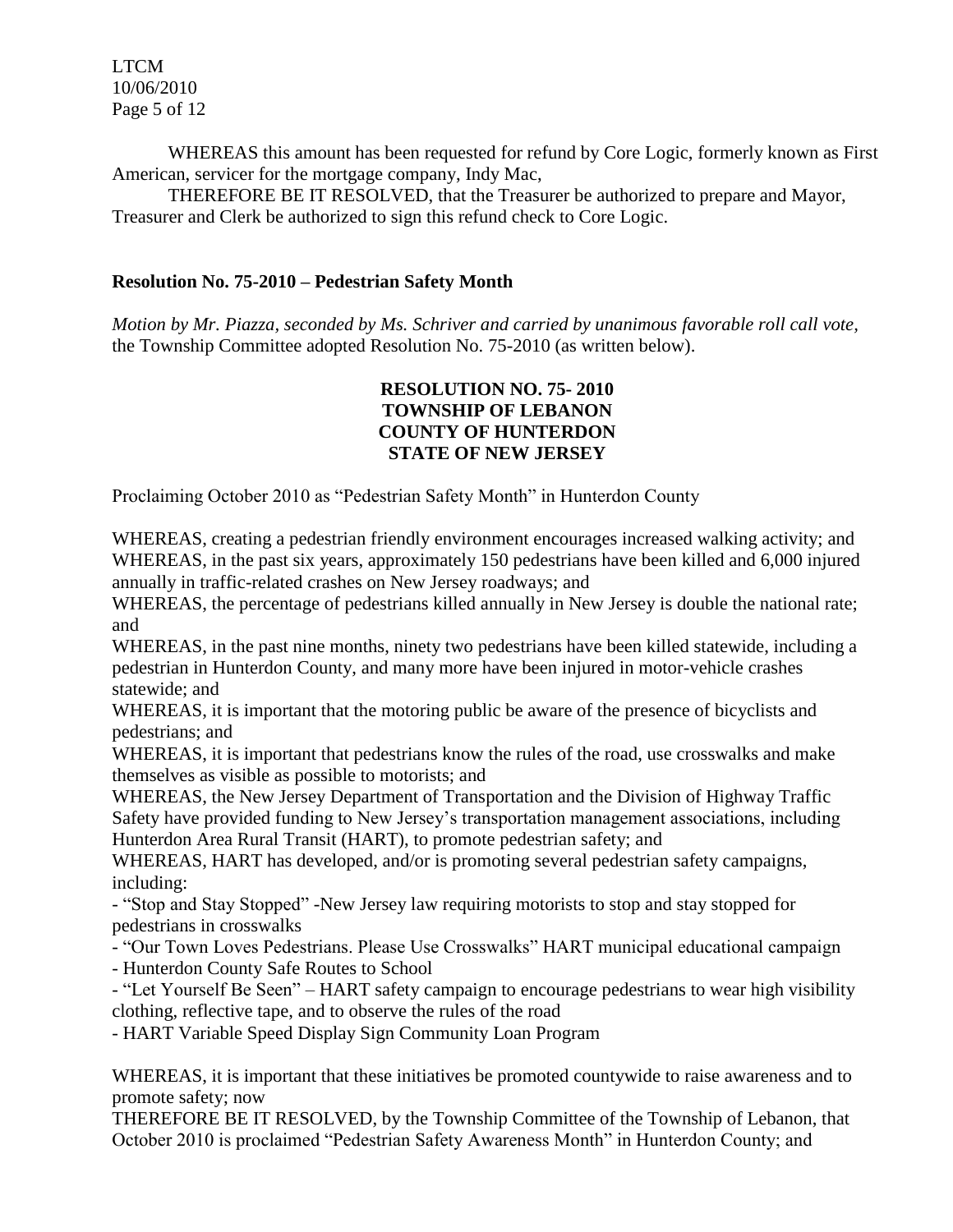LTCM 10/06/2010 Page 6 of 12

### **Resolution No. 76-2010 – Amending the Capital Budget**

*Motion by Ms. Schriver, seconded by Mr. Wunder and carried by unanimous favorable roll call vote,* the Township Committee adopted Resolution No. 76-2010 (as written below).

### **TOWNSHIP OF LEBANON COUNTY OF HUNTERDON STATE OF NEW JERSEY A RESOLUTION NO. 76-2010**

WHEREAS, the Township of Lebanon desires to constitute the 2010 Capital Budget of said municipality by inserting therein Various Capital Projects:

### *Road Resurfacing, Fueling Station, Tractor, Mower, Backhoe*

NOW, THEREFORE, BE IT RESOLVED by the Township Committee of the Township of Lebanon as follows:

**Section 1.** The 2010 Capital Budget of the Township of Lebanon is hereby constituted by the adoption of a schedule to read as follows:

## PROJECT NO. 2 CAPITAL BUDGET OF THE TOWNSHIP OF LEBANON, COUNTY OF HUNTERDON, NEW JERSEY

## Projects Scheduled for 2010 Method of Financing

|                 | <b>CAPITAL</b>   |               |                    |                |                |
|-----------------|------------------|---------------|--------------------|----------------|----------------|
|                 | <b>ESTIMATED</b> | <b>BUDGET</b> | <b>IMPROVEMENT</b> | CAPITAL        | <b>GENERAL</b> |
| <b>PROJECT</b>  | <b>COST</b>      | APPROP.       | <b>FUND</b>        | <b>SURPLUS</b> | <b>BONDS</b>   |
|                 |                  |               |                    |                |                |
| Multi-Purpose   |                  |               |                    |                |                |
| As Stated Above | \$665,000.00     |               | \$31,800.00        | <b>NONE</b>    | \$633,200.00   |
|                 |                  |               |                    |                |                |

**Section 2.** The Clerk is authorized and directed to file a certified copy of this resolution with the Division of Local Government Services, Department of Community Affairs, State of New Jersey, within three days after the adoption of this project to be included in the 2010 Permanent Capital Budget as adopted.

#### **ORDINANCES**

#### **Introduction**

**Ordinance No. 2010-14- Bond**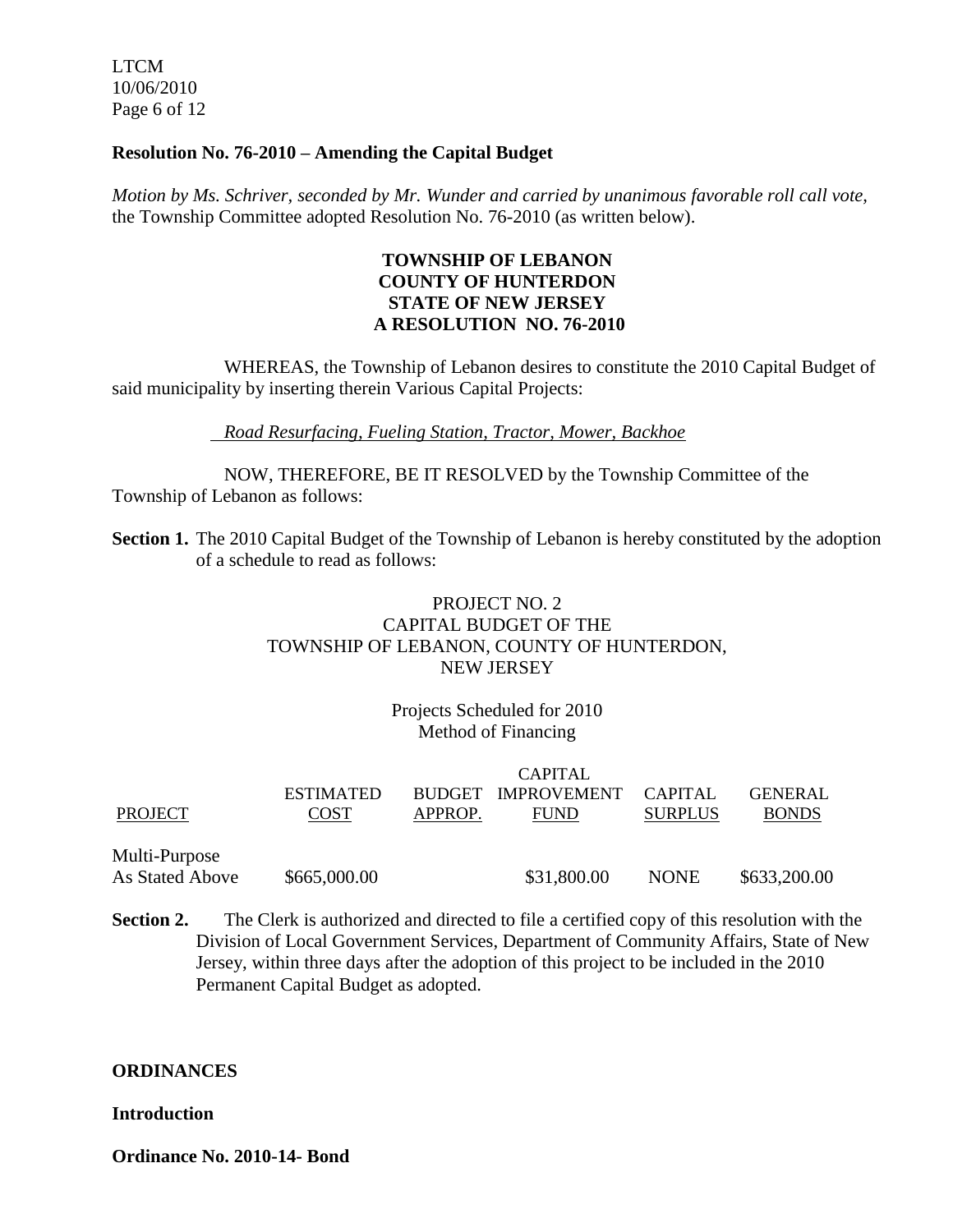LTCM 10/06/2010 Page 7 of 12

*Motion by Ms. Schriver, seconded by Mr. Piazza and carried by unanimous favorable roll call vote,* the Township Committee approved Ordinance No. 2010-14 on first reading. (As entitled below).

#### **TOWNSHIP OF LEBANON COUNTY OF HUNTERDON STATE OF NEW JERSEY**

#### **ORDINANCE NO. 2010-14**

#### **BOND ORDINANCE TO AUTHORIZE THE MAKING OF VARIOUS PUBLIC IMPROVEMENTS AND THE ACQUISITION OF NEW ADDITIONAL OR REPLACEMENT EQUIPMENT AND MACHINERY IN, BY AND FOR THE TOWNSHIP OF LEBANON, IN THE COUNTY OF HUNTERDON, STATE OF NEW JERSEY, TO APPROPRIATE THE SUM OF \$665,000 TO PAY THE COST THEREOF, TO MAKE A DOWN PAYMENT, TO AUTHORIZE THE ISSUANCE OF BONDS TO FINANCE SUCH APPROPRIATION AND TO PROVIDE FOR THE ISSUANCE OF BOND ANTICIPATION NOTES IN ANTICIPATION OF THE ISSUANCE OF SUCH BONDS.**

Public hearing will be October 20, 2010

#### **Introduction**

#### **Ordinance No. 2010-15- "Municipal Recycling Coordinator"**

*Motion by Ms. Schriver, seconded by Mr. Wunder and carried by unanimous favorable roll call vote,* the Township Committee approved Ordinance No. 2010-15 on first reading. (As entitled below).

### **ORDINANCE NO. 2010-15 TOWNSHIP OF LEBANON COUNTY OF HUNTERDON STATE OF NEW JERSEY AN ORDINANCE TO REVISE, AMEND AND SUPPLEMENT THE TOWNSHIP CODE OF THE TOWNSHIP OF LEBANON, MOST NOTABLY CHAPTER 317 ENTITLED "SOLID WASTE; RECYCLING", SPECIFICALLY §317-3, ENTITLED "MUNICIPAL RECYCLING COORDINATOR"**

Public hearing will be October 20, 2010

#### **Introduction**

#### **Ordinance No. 2010-16- "Accessory Uses and Structures"**

*Motion by Mr. Piazza, seconded by Ms. Schriver and carried by unanimous favorable roll call vote,* the Township Committee approved Ordinance No. 2010-16 on first reading. (As entitled below).

> **ORDINANCE NO. 2010-16 TOWNSHIP OF LEBANON COUNTY OF HUNTERDON STATE OF NEW JERSEY**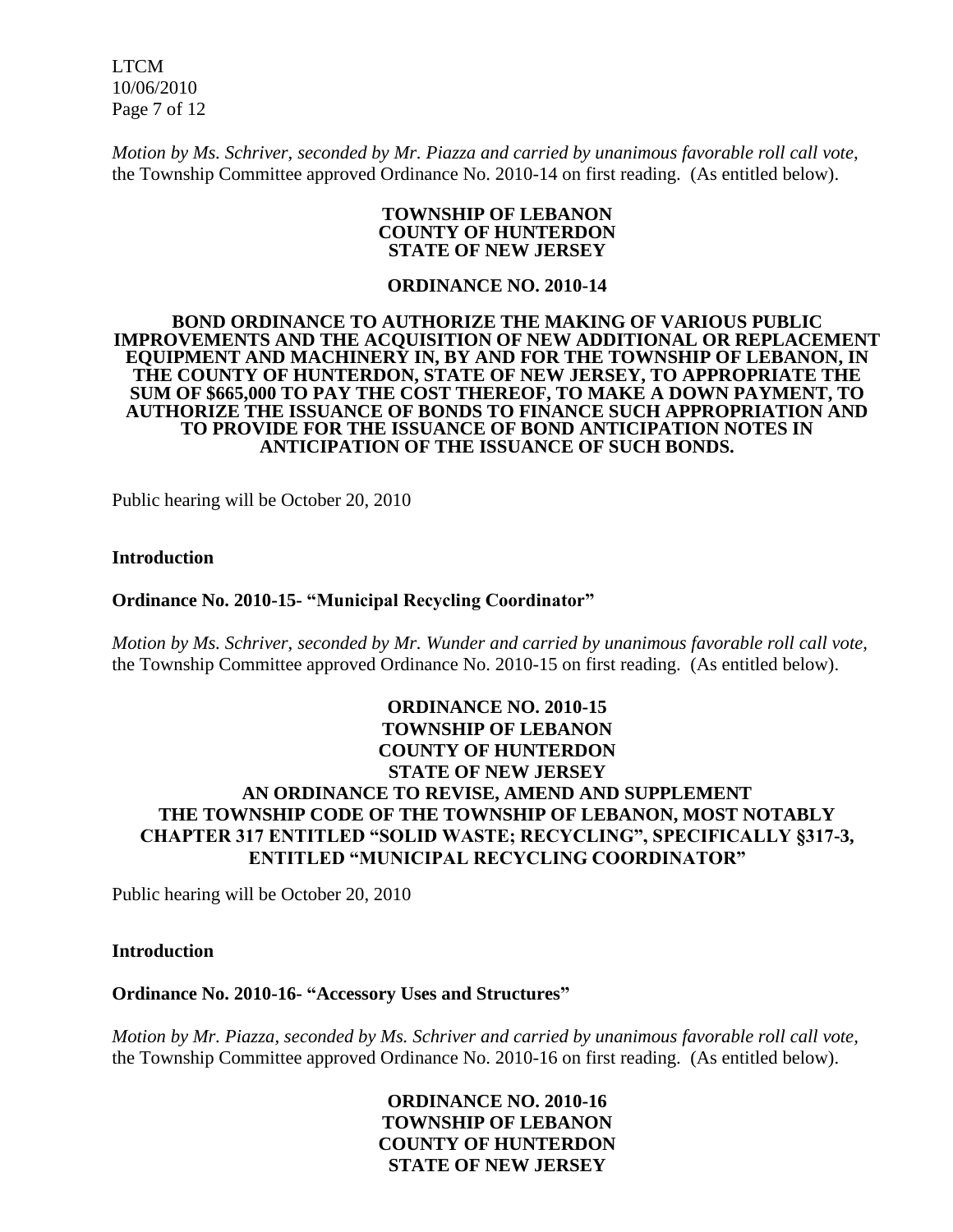### **AN ORDINANCE TO REVISE, AMEND AND SUPPLEMENT THE CODE OF THE TOWNSHIP OF LEBANON CHAPTER 400, TITLED "ZONING", SPECIFICALLY SECTION 400-10, TITLED "ACCESSORY USES AND STRUCTURES"**

Public hearing to be held on November 3, 2010

### **OLD BUSINESS**

### **DPW Supervisor Correspondence – Maple Lane and Trimmer Road**

The Township Committee asked the DPW Supervisor and the Township Engineer to look into a drainage problem at 219 Maple Lane. Warren stated that there are no other alternatives to remedy the problem. The total estimated cost for the project is eighteen thousand dollars (\$18,000.00). The figure covers materials only; the DPW will do the work involved. The Township Committee asked Warren to hold the project for their consideration during the 2011 budget worksessions. Warren will include the project in his 2011 budget request.

### **Cell Tower Co-locator Agreement - Authorize Mayor to Sign**

Ms. Schriver asked, as it stands right now, is Verizon going to share a generator with the Township? Warren Gabriel stated that we will be sharing a generator because no one can just put a generator on the Township property. They can put a propane or natural gas generator on a property but they cannot put a diesel fuel generator on someone else's property. Ms. Schriver stated that she thinks that Verizon should be made to pay for their own generator and all costs associated with it.

Co-locator Agreement will be held to a later meeting for consideration.

### **Township Garage Project Contract**

Attorney George stated, that as discussed, the lowest responsible bidder for the project, Finne Construction, indicated that they cannot start the job for a variety of reasons. This is primarily due to the anticipation of going into the winter months and with some minor changes requested, the cost would be substantially more than they would be able to bid on the project. Alternatives were looked into and financial calculations were considered with regard to the second most responsible bidder, who we can contract with, provided that they hold their contract price. A meeting was held with the second bidder, Poppe General Contractors; discussion was held on what the Township's needs are and what the requirements would be relative to holding their bid with full compliance with the contract specifications. Attorney George stated that he received a fax over the weekend from Poppe stating that they were in contact with their sub-contractors and that they (Poppe) are going to hold their bid. In addition, any overage for winter construction will have a cap of \$35,000.00. Attorney George stated that he drafted an appropriate AIA contract and circulated to everyone for review. It is anticipated that the contract will be signed with minor addendums with regard to some changes that were requested by the Tewksbury Construction Official. There are also phasing concerns that the Planning Board imposed during the approval of the site plan.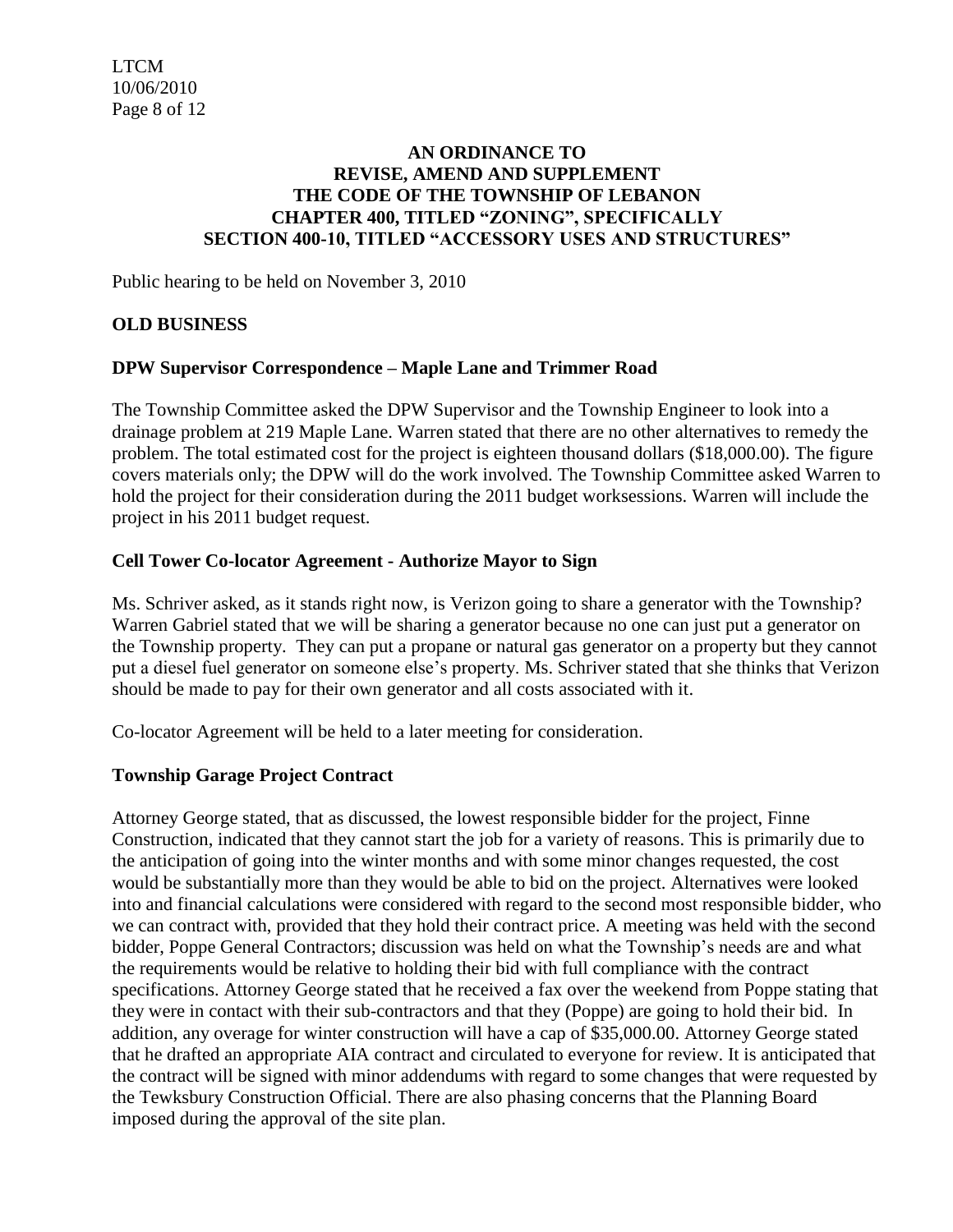LTCM 10/06/2010 Page 9 of 12

*Motion by Ms. Schriver, seconded by Mr. Wunder and carried by unanimous favorable roll call vote,* the Township Committee approved the Township Garage Project contract and authorized the Mayor and Clerk to sign, subject to written final approval being received from Poppe.

## **NEW BUSINESS**

## **Approve Raffle Application – Lebanon Township Memorial Park – 10/31/2010**

*Motion by Mr. Piazza, seconded by Ms. Schriver and carried by unanimous favorable roll call vote,* the Township Committee approved a raffle application for Lebanon Township Memorial Park (Friends of Memorial Park) for an event to be held on 10/31/2010.

## **Approve Social Affair Permit – World of Originality, Inc. – 10/09/10**

*Motion by Ms. Schriver, seconded by Mr. Wunder and carried by unanimous favorable roll call vote,* the Township Committee approved a Social Affair Permit for the World of Originality, Inc. for an event to be held on 10/09/10.

### **Cancel November 17, 2010 Meeting**

*Motion by Ms. Schriver, seconded by Mr. Piazza and carried by unanimous favorable roll call vote,* the Township Committee canceled the November 17, 2010 meeting due to the League of Municipalities Conference.

## **LTFAS Outstanding Catering Invoice**

Ms. Schriver stated that the Township Committee has received an invoice from a catering company for an outstanding catering cost for the Squad which goes back to December 2008. Ms. Schriver suggested sending the invoice to the Squad and recommend to them that they pay it out of their \$30,000.00 loan.

Attorney George stated that he will communicate it to the Squad's attorney for their attention.

## **Township Attorney RFQ's – 2011**

Mr. Piazza stated that he has been approached by a number of residents asking why the Township Committee does not seek proposals for municipal attorneys annually. Mr. Piazza stated that there never was a cause to seek proposals and there is no law stating that it must be done. The argument is that times are tough and it is not good business sense to not shop around to verify that the Township is getting the right rate for the position. Mr. Piazza stated that he knows that Attorney Bernstein understands that it is an annual appointment and that he has not had a problem with Attorney Bernstein but he thinks it would be a good idea to see what other options the Township has. Mr. Piazza stated that he would like for Mr. Milkowski to be involved with the interviews as the final decision will be made in 2011.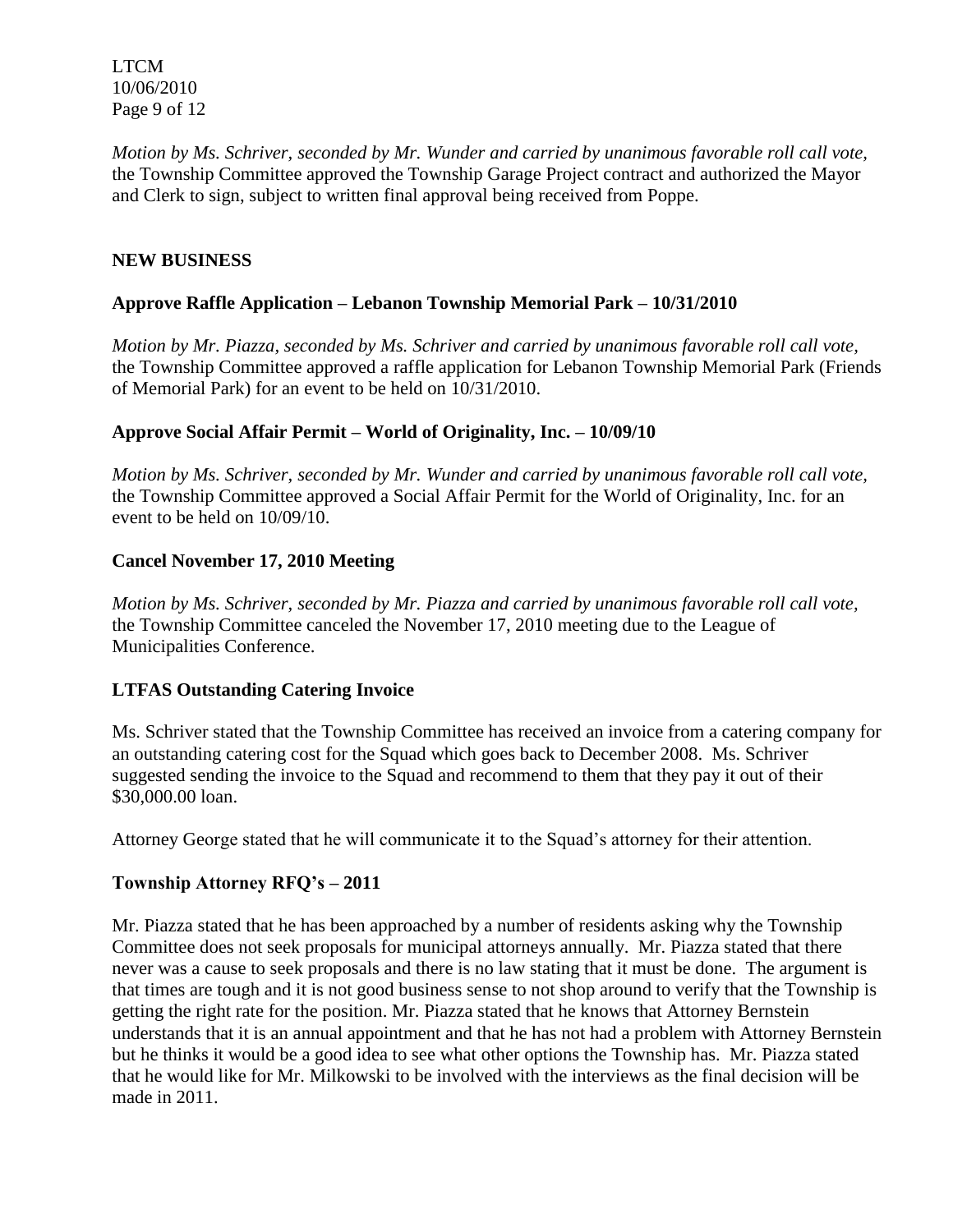LTCM 10/06/2010 Page 10 of 12

*Motion by Mr. Piazza, seconded by Mr. Wunder and carried by favorable roll call vote, the Township* Committee authorized the Clerk to send out RFQ's for the position of Township Attorney for the 2011 year. AYES: Wunder, Schriver, Morrison, Piazza ABSTAIN: Weeks

## **Municipal Court of North Hunterdon**

Mr. Piazza stated that he received the annual audit for the Municipal Court of North Hunterdon. He noted that he has a concern with language on page 10 relating to qualifying health coverage, post retirement. Mr. Piazza stated that State and County employees receive health coverage after retirement; however, municipal employees do not unless a certain resolution is passed. The Audit language leaves you to believe that if you have 25 years of employment in the court you will receive health coverage upon retirement. Mr. Piazza stated that in the eight years he has been with the court he does not recall every adopting a resolution providing the employees with such a benefit. Mr. Piazza will look into the matter.

## **Flintlock Place- Ms. Marianne Polito**

Mr. Piazza stated that he received a call from Marianne Polito of Flintlock Place stating that she has a drainage problem. Mr. Piazza informed Ms. Polito that if she has a problem such as this one she should come before the Township Committee at a meeting to discuss it. An individual Township Committee member cannot make decisions of their own. Mr. Piazza explained to Ms. Polito that in a Committee form of government the entire Committee must vote on all decisions that are made. Warren Gabriel will be looking into the drainage problem.

# **PRESENTATION OF VOUCHERS**

Committee Members provided a description of vouchers exceeding \$1,000.00.

*Motion by Mr. Piazza, seconded by Ms. Schriver and carried by unanimous favorable roll call vote,* the Township Committee approved the October 6, 2010 bill list in the amount of \$111,403.26.

## **CORRESPONDENCE**

Tax Collector's Report for the Month of September 2010 NJDEP – Notice of 2010 Federal Recreational Trails Program Grant Award

## **PUBLIC COMMENTS**

*Motion by Ms. Schriver, seconded by Mr. Piazza and carried by unanimous favorable roll call vote,* the Township Committee opened the Public Comment portion of the meeting.

Mr. Ron Milkowski asked if the Township Committee is looking into additional electric company providers. The Clerk and the DPW Supervisor are looking into the Township's options.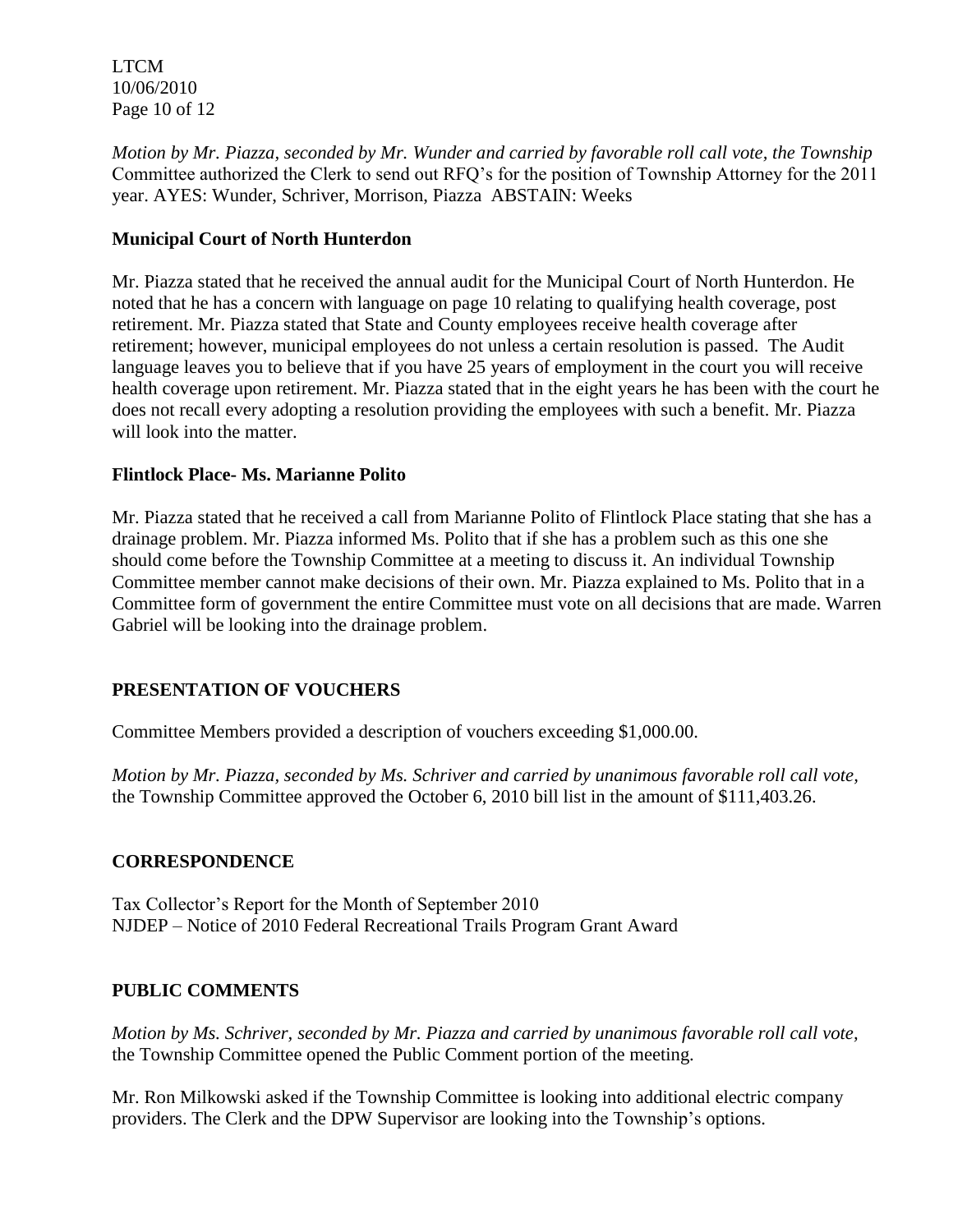LTCM 10/06/2010 Page 11 of 12

Ms. Erin Crail thanked the Committee for continuing with two public comment portions of the meeting.

Ms. Crail stated she is not taking a side on the Squad matter; however, she wanted to comment on a request made by Mr. Piazza. Ms. Crail stated that the courts have asked the two parties to come to the table and mediate the Squad issue, which to her means that you compromise and make requests of each other. Ms. Crail stated that in Mr. Piazza asking for the Squad to lend the ambulance to the residents, it sounds as though he is asking for them to do something for the Township Committee so maybe the Township Committee could do something for them in return. Ms. Crail stated that possibly if the two parties continuing doing for each other it could be resolved. Ms. Crail stated that maybe everyone could put aside their personal blames and judgments. Ms. Schriver stated that the Township Committee did make an offer and it was rejected. Mr. Piazza stated that he was in Trenton for a meeting that started at 1:30 p.m. Mr. Piazza stated that he cannot discuss what transpired at the meeting because it is against the law, however, he did say that he sat there in a room for over three hours. He stated that the attorneys were talking back and forth with the mediator and he thought that they were making progress with the negotiations, when at 5:00 p.m., Attorney George entered the room and said that it was over. Mr. Piazza stated that he commented to Attorney George that they had the second phase of the negotiations scheduled for the following week. Mr. Piazza was informed that there was not going to be a second mediation because the Squad's attorney stated that they are done dealing with the Township Committee and they walked out. Mr. Piazza stated that it is very frustrating and that the judge will have to make the decision.

Mr. Anthony Casale stated that he heard during the meeting that the Township Committee had just received the contract for the Township Garage Project at the start of the meeting. He said that he is discouraged by that because the Township Committee needs to have the time to review the items they are voting on. Mr. Casale has concerns with Ordinance 2010-16 - Accessory Uses and Structures, and requested that the Township Committee do their homework prior to adopting it.

Mr. Casale asked Ms. Schriver how the cell tower, on the site of her employment, is powered. Ms. Schriver stated that her business provides nothing for the cell tower company. Mr. Casale stated concerns he has with the generator issue and the electric to be used for it. Attorney George stated that all matters can be discussed. That is why he suggested taking the co-locator agreement off of the agenda so the additional new issues can be resolved.

*Motion by Mr. Piazza, seconded by Ms. Schriver and carried by unanimous favorable roll call vote,* the Township Committee closed the Public Comment portion of the meeting.

# **ADJOURN**

Having no further business to come before the Committee a motion was made by Ms. Schriver, seconded by Mr. Piazza and carried by unanimous favorable roll call vote to adjourn the meeting at 8:38 p.m.

Respectfully submitted,

\_\_\_\_\_\_\_\_\_\_\_\_\_\_\_\_\_\_\_\_\_\_\_\_\_\_\_\_\_\_\_